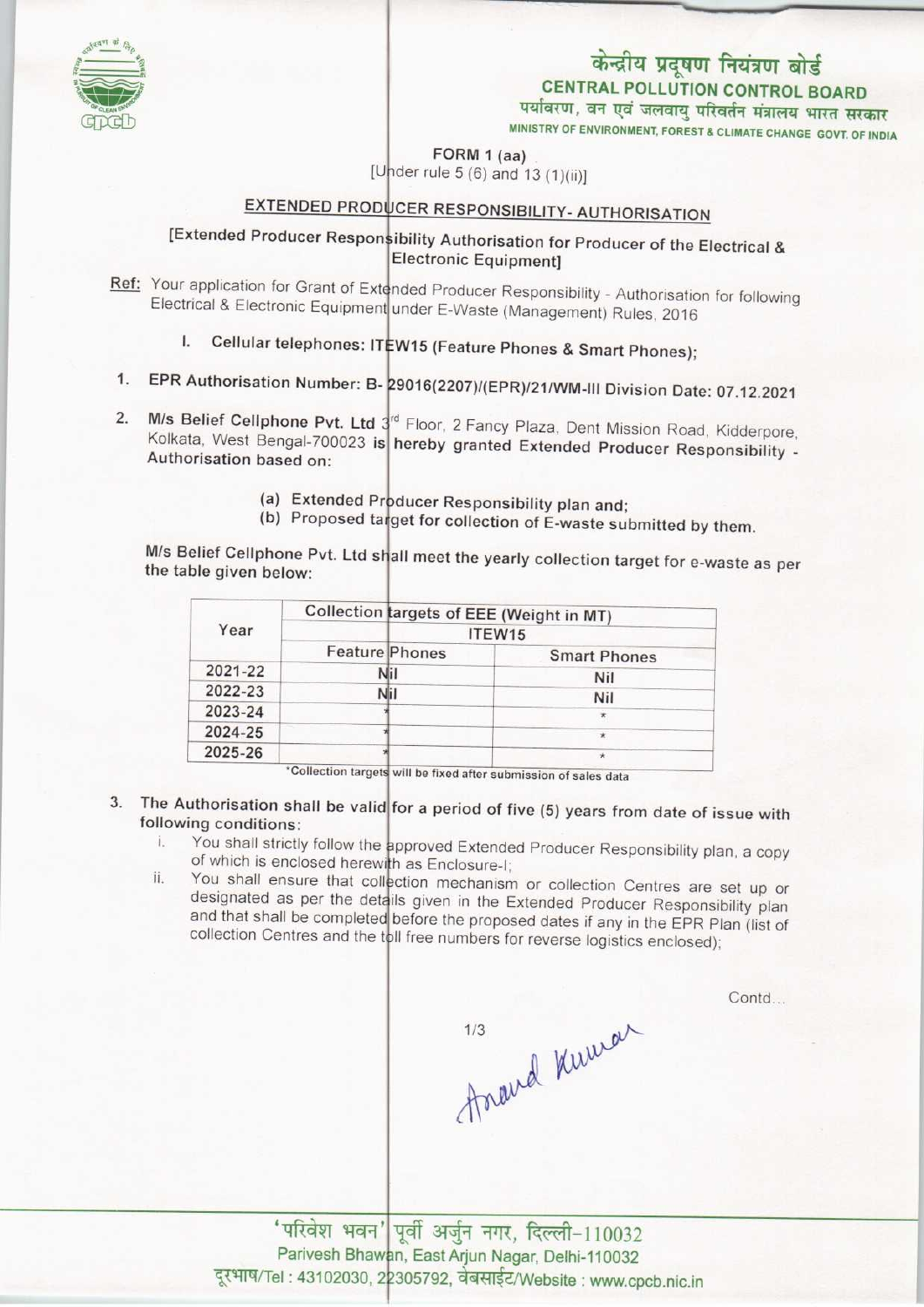

From pre page...

- iii. You shall ensure that all the collected e-waste is channelized to recycler/dismantler M/s E-waste Recyclers India, Shed No.15, Roz ka Meo Industrial Area, Nuh, Haryana and records shall be maintained at recycler/dismantler and your end;<br>iv. You shall maintain records, in Form-2 of these Rules, of e-waste and your end;
- You shall maintain records, in Form-2 of these Rules, of e-waste and make such records available for scrutiny by Central Pollution Control Board;
- v. You shall file annual returns in Form-3 to the Central Pollution Control Board on or before 30th day of June following the financial year to which that returns relates.

# vi. General Terms & Conditions of the Authorisation:

- a. The authorisation shall comply with provisions of the Environment (Protection) Act, 1986 and the E-waste (Management) Rules, 2016 made there under<br>b. The authorisation or its renewal shall be produced for inspection at
- b. The authorisation or its renewal shall be produced for inspection at the request of an officer authorised by the Central Pollution Control Board an officer authorised by the Central Pollution Control Board;<br>
c. Any change in the approved Extended Producer Responsibility plan should be
- informed to Central Pollution Control Board within 15 days on which decision shall be communicated by Central Pollution Control Board within sixty days<br>d. It is the duty of the authorised person to take prior permission of
- d. It is the duty of the authorised person to take prior permission of the Central Pollution Control Board to close down any collection centre/points or any other facility which are part of the EPR plan; facility which are part of the EPR plan;<br>e. An application for the renewal of authorisation shall be made as laid down in sub-
- F. Waste (Management) Rules, 2016<br>rule (vi) of rule of 13(1) the E- Waste (Management) Rules, 2016<br>f. The Board reserves right to cancel/amend/revoke the authorisation
- The Board reserves right to cancel/amend/revoke the authorisation at any time as per the policy of the Board or Government.

### vii. Additional Conditions: -

- a) That the applicant will submit annual sales data along with annual returns
- b) That the applicant will subjite allridal sales data along with annual returns;<br>b) That the applicant has to ensure that the addresses of collection points provided by them in their EPR Plan are correct and traceable and the collection points/centres are functional;
- c) That the applicant will submit revised application for grant of EPR Authorisation in case of applicant adding/changing PRO or changing its EPR Plan
- d) That the applicant has to ensure that the e-waste collected at collection centres/points or through Buy-back and DRS mentioned in the application should reach to its authorized dismantler/recycler;

Contd...

Nousel Kernson  $2/3$